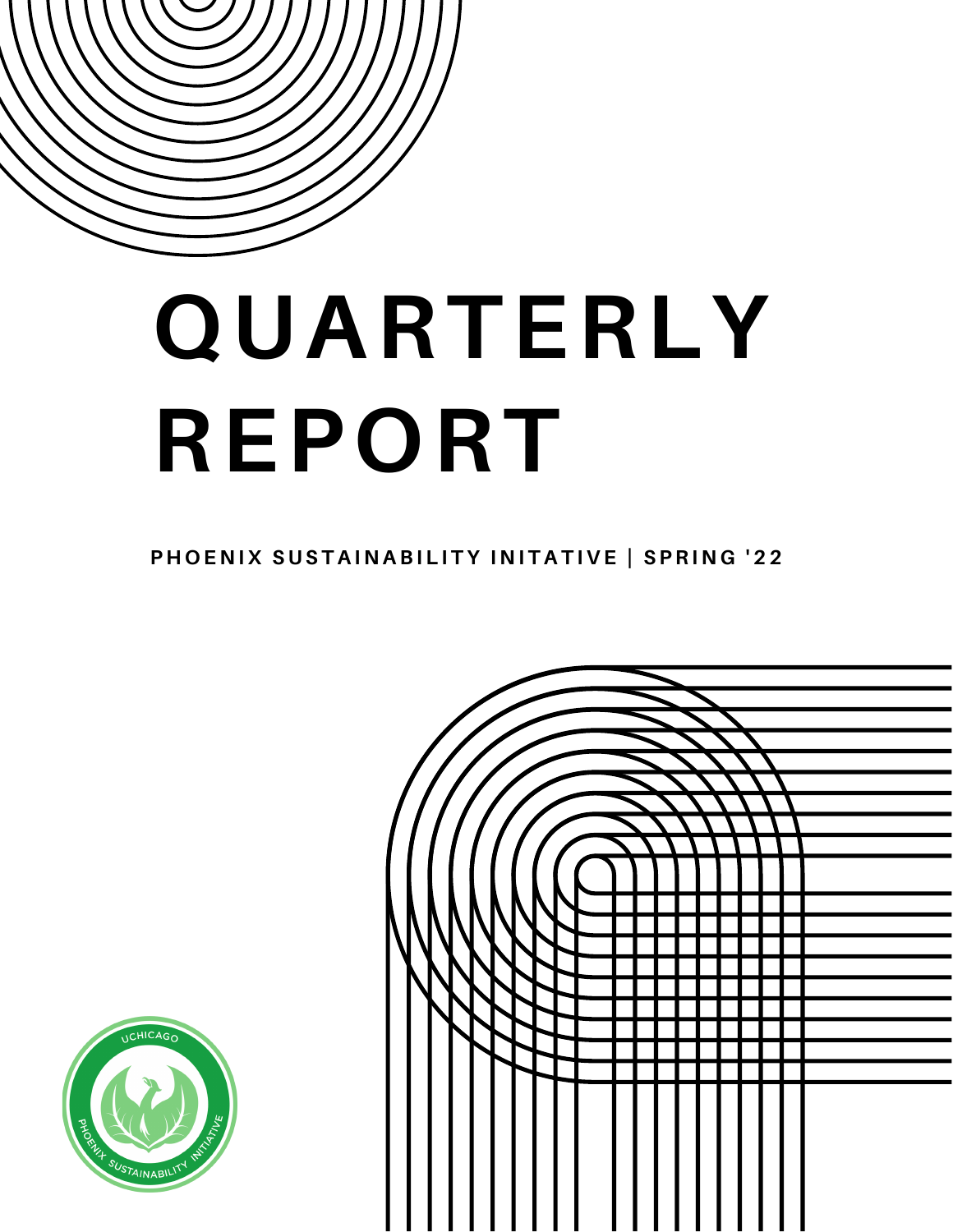## **OUR MISSION**

*To promote environmental awareness and integrate sustainable practices throughout UChicago and surrounding communities .*

PSI aims to:

- Expand our network to enhance partnerships and collaborative opportunities
- Build an open, inclusive, and inviting community
- Promote project productivity through workshops, leadership trainings, and accountability measures
- Provide members with necessary skills to accomplish tangible outcomes in project work
- Encourage creativity in addressing issues and designing solutions to environmental problems

## **OUR PROJECT GROUPS**

*Centered upon a project group structure and partnership model, we create lasting change and impact by getting directly involved in planning, directing, and executing initiatives. Our project [groups](https://www.psiuchicago.com/current-project-groups) address issues of specific interest to our members and are relevant to local sustainability needs.*

This quarter, PSI has 8 project groups:

- 1. Campus Composting
- 2. Campus Waste Reduction
- 3. Green Data
- 4. Environmental Education
- 5. Hyde Park Business Partnerships
- 6. Public Engagement
- 7. Science, Art, and Sustainability
- 8. Service

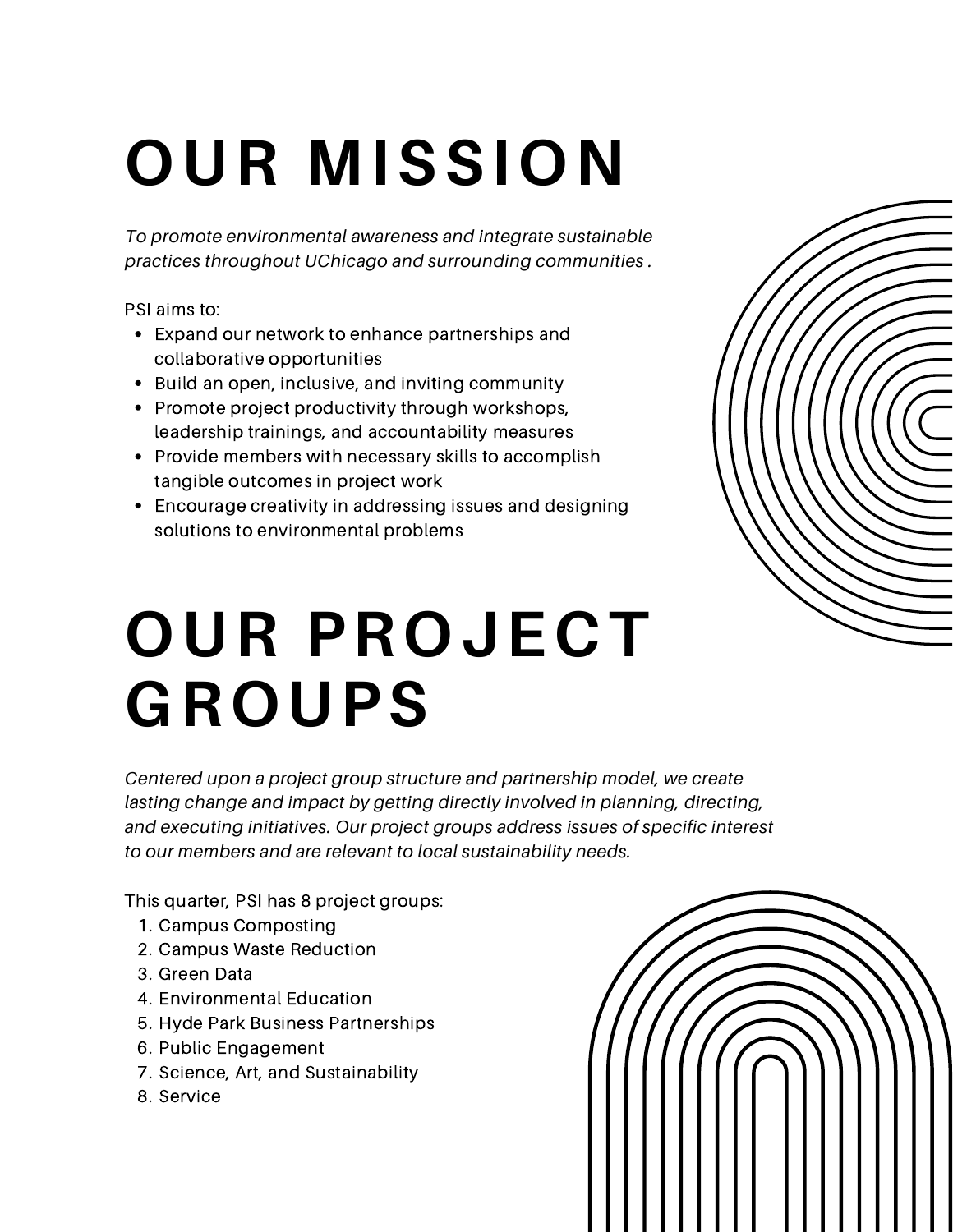## **EXECUTIVE BOARD**

### **P R O J E C T S**

- Hosted PSI's inaugural **Sustainability Case Competition**, an opportunity for undergraduates to investigate a climate-related business problem and propose a realistic, research-backed solution.
- Directed an **Earth Week Working Group** supporting the Midway Plaisance Advisory Council (MPAC) and encouraging the University to divest from fossil fuels.
- Connected with other **environmental organizations** in Chicago.
- Strengthened **social connections** between PSI members.
- Transitioned leadership for the 2022-2023 academic year.

### **O U T C O M E S**

- Implemented the month-long **sustainability case competition** in partnership with **Ørsted** and the Energy Policy Institute at Chicago (**EPIC**), drawing over **100 registrants** and awarding almost **\$10,000.**
- Hosted **2 guest speakers: Claudia Geib** to discuss science journalism, and **Bronwyn Nichols-Lodato** to discuss the Midway Plaisance's ephemeral wetlands.
- Held a **PSI Member Talk:** "How can one engage with impactful science" by Cal Ledoux.
- Held weekly outdoor socials, called **"Fridays on the Quad."**
- Organized PSI's first **Formal**, complete with awards, slide shows, and catering from HPBP's partner restaurant, Saucy Porka.
- Created **10 divestment posters** for a 3-day installation on the Quad.
- Partnered with MPAC for a coupled social media campaign, drawing **over 400 likes and 500 shares** on Instagram, and cleanup event.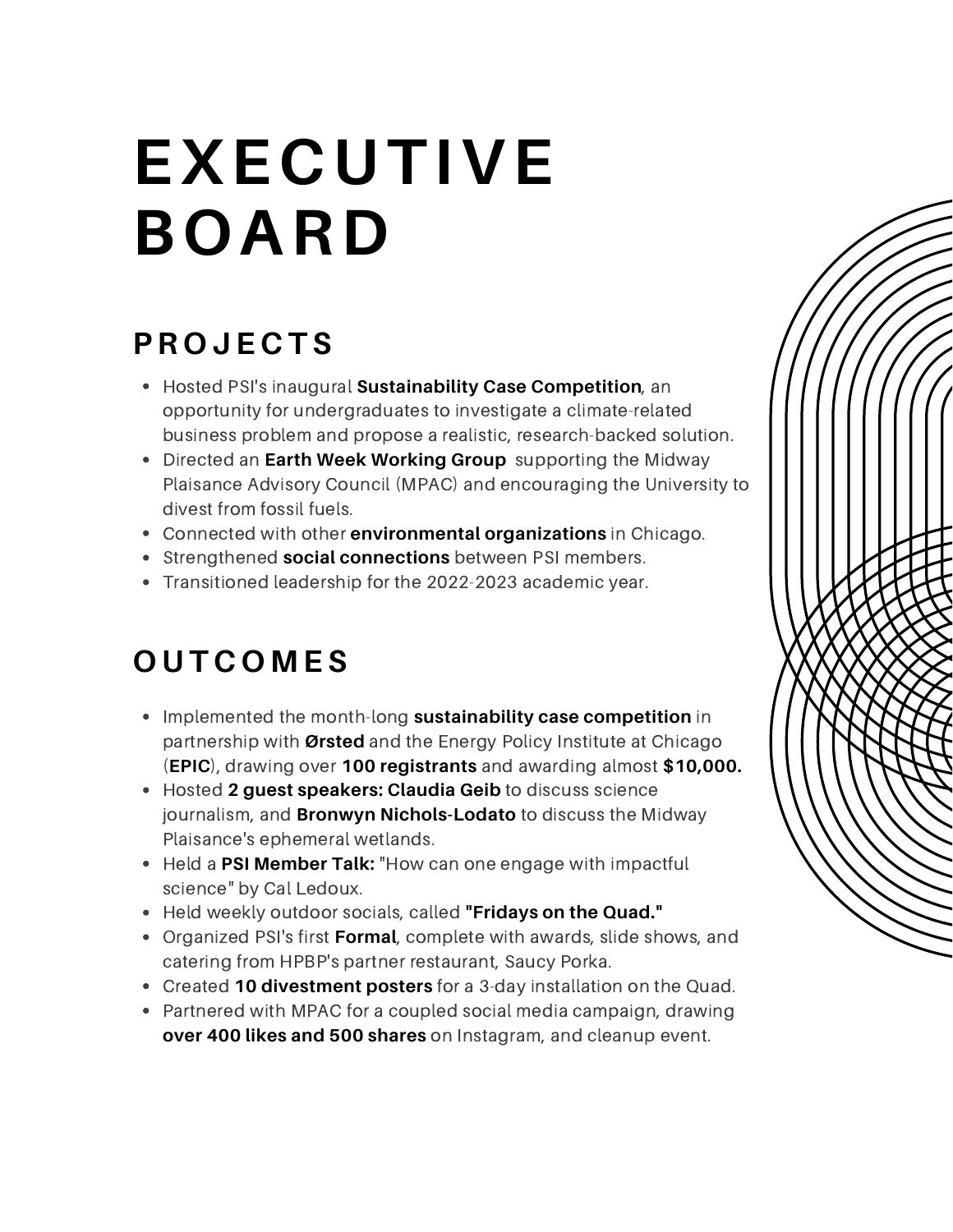

## **CAMPUS COMPOSTING**

*Campus Composting works to reduce organic waste produced by the University community through public education about waste sorting and the implementation of composting infrastructure on and off-campus.*

## **P R O J E C T S A N D O U T C O M E S**

**RGGRC Composting:** *a dorm drop-off composting program.*

- Coordinated weekly compost drop-offs in collaboration with UChicago Dining for the program's **16 participants**.
- Produced a **video** for the Green Fund detailing our experience running the program.
- Received approval to create a **paid Metcalf position** to assist with the daily responsibilities of running the current program and any future expansions to other residence halls.

**Student-Run Café Composting:** *initiating institutionalized composting programs student-run cafés, administered by Parker McWatters and compost hauler The Urban Canopy*

- Established communication between head of the student-run campus cafés, **Parker McWatters,** and our contact at the Urban Canopy. In order to institutionalize this project, Campus Composting & PSI are not going to be actively running this program next year, instead having Parker and The Urban Canopy communicate directly with each other.
- Planned for a **summer program launch** in Ex Libris, with expansion next year in **Ex Libris, Hallowed Grounds, and Cobb Café.**

**Off-Campus Program continuation and expansion:** *providing composting subsidies for UChicago's off-campus community.*

- Continued **running and promoting** the Off-Campus Composting Program
- Partnered with **Phoenix Farms** to set up a **compost drop-off** location by their urban garden, so people off-campus and the organization can compost for **free**. This program is still under development.

**O-Week & Event Composting:** *providing composting at orientation week and expanding to similar programming.*

- Discussed and finalized a **fully-funded** composting program at **Orientation Week** in September 2022.
- Continued talks about implementing composting at more **University-run events**.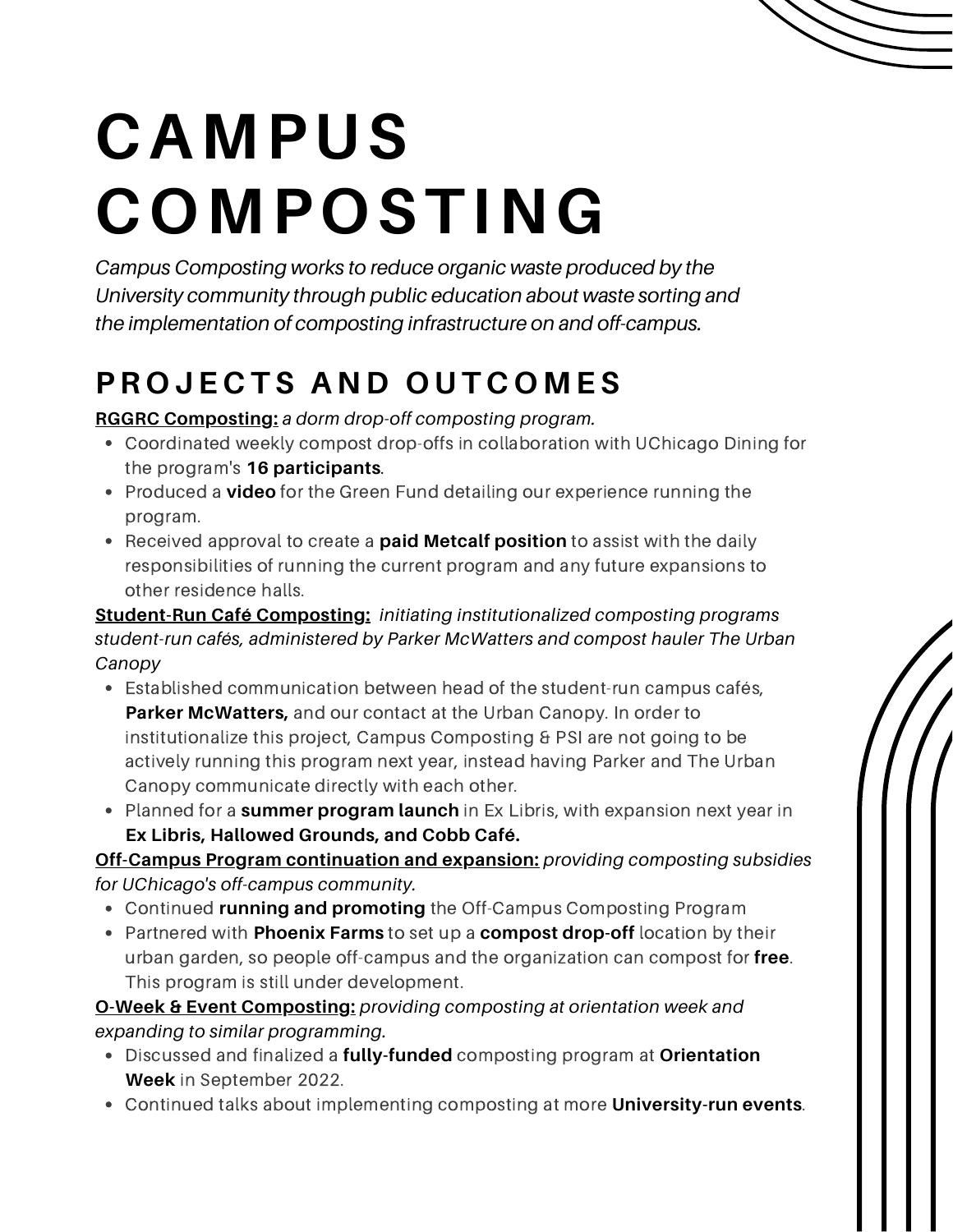## **CAMPUS WASTE REDUCTION**

*Campus Waste Reduction reduces different forms of waste campuswide. The group works with campus administrators, campus facilities, residential houses, and the student population to raise awareness about sustainability and take actionable steps to reduce waste.*

### **P R O J E C T S A N D O U T C O M E S**

**Clothing Donation Bin:** *providing a permanent location for campus and community members a location to donate unwanted clothing.*

- Created a partnership with donation collector **Brown Elephant**, a local thrift shop supporting Howard Brown Health.
- Worked with Student Centers to secure a donation bin location, with aims for an **early-fall launch**.

**Textbook Lending Library:** *implementing a bookshelf to be used as a lending library where students can leave and take books they need for the quarter.*

Established the connections and communications with Student Centers in Reynolds Club to install a lending library at the **start of the new academic year**.

**Off-Campus Waste:** *improving recycling accessibility in Hyde Park apartments.*

- Researched the **recycling legal landscape**, identifying areas where the off-campus community didn't have access to legally-guaranteed recycling.
- Compiled and shared recycling resources and documents on recourse to **report landlords** that failed to provide recycling.
- Developed and distributed a **survey** to collect data on off-campus community's recycling needs, identifying landlords, issues, and neighborhoods for targeting future efforts. These may include landlord reporting, autumn quarter workshops, tenant education, and reports of our findings in local media.
- Marketed and gathered survey responses, reaching **over 100 respondents**.
- **Built relationships with <b>Southside Weekly** to work towards publicizing the lack of recycling access.

#### **Student-Run Cafés — Reusable Cups:** *incentivizing reusable cups through discounts.*

- Re-introduced a **discount** for using reusable cups and mugs in student cafes.
- Discussed a **punch card system** that may begin next year, working as a further incentive to use reusable mugs at student-run cafés.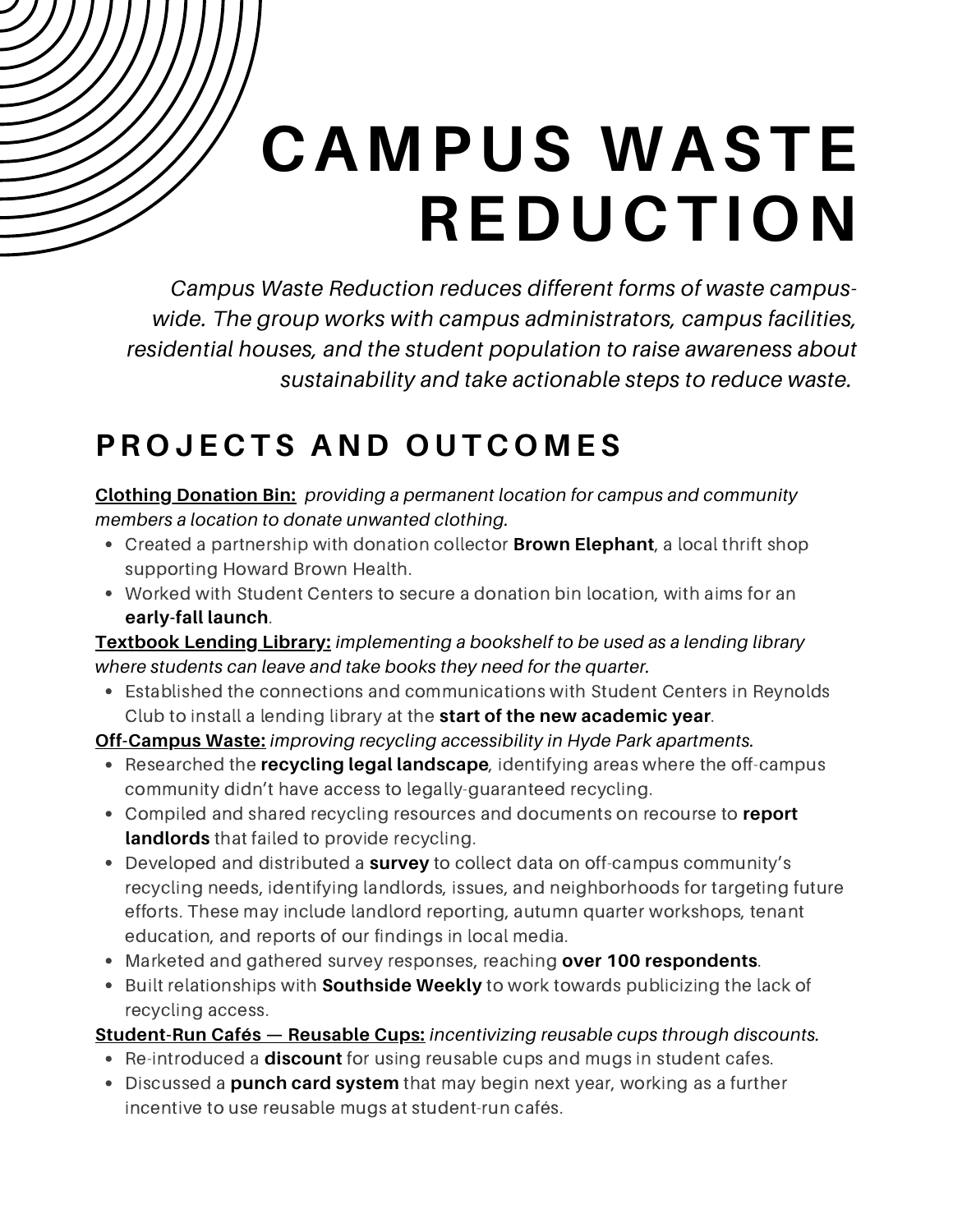#### **EN** $\blacktriangleright$ **RONMENTALEDUCATI ON**

 *relationship with it, and sustainability as a whole. The goal Chicago Public School system and spreads knowledge Environmental Education engages with students in the about various topics related to the environment, our is to enlighten students about ways that they can interact with and help our planet.*

## **P R O J E C T S**

- Continued our collaboration with Ray Elementary School, where we taught a 6th grade class of **25 students**, and Gary Comer Youth Center, where we taught at group of **10 high school students**.
- Created new presentations and learning materials for weekly lessons, with a focus on **interactive experiences**.

### **O U T C O M E S**

#### **Gary Comer Youth Center:**

- Hosted a **UChicago lab PI** to come as a guest speaker and give a presentation on **green careers**.
- Presented on the **college experience**, with project group leaders sharing their majors and research experiences.
- Lead a **walking tour** of UChicago's campus.

#### **Ray Elementary School**

Lead a gardening activity, where students grew **pea plants** and planted them in the **school's garden** along with various other vegetable seeds.

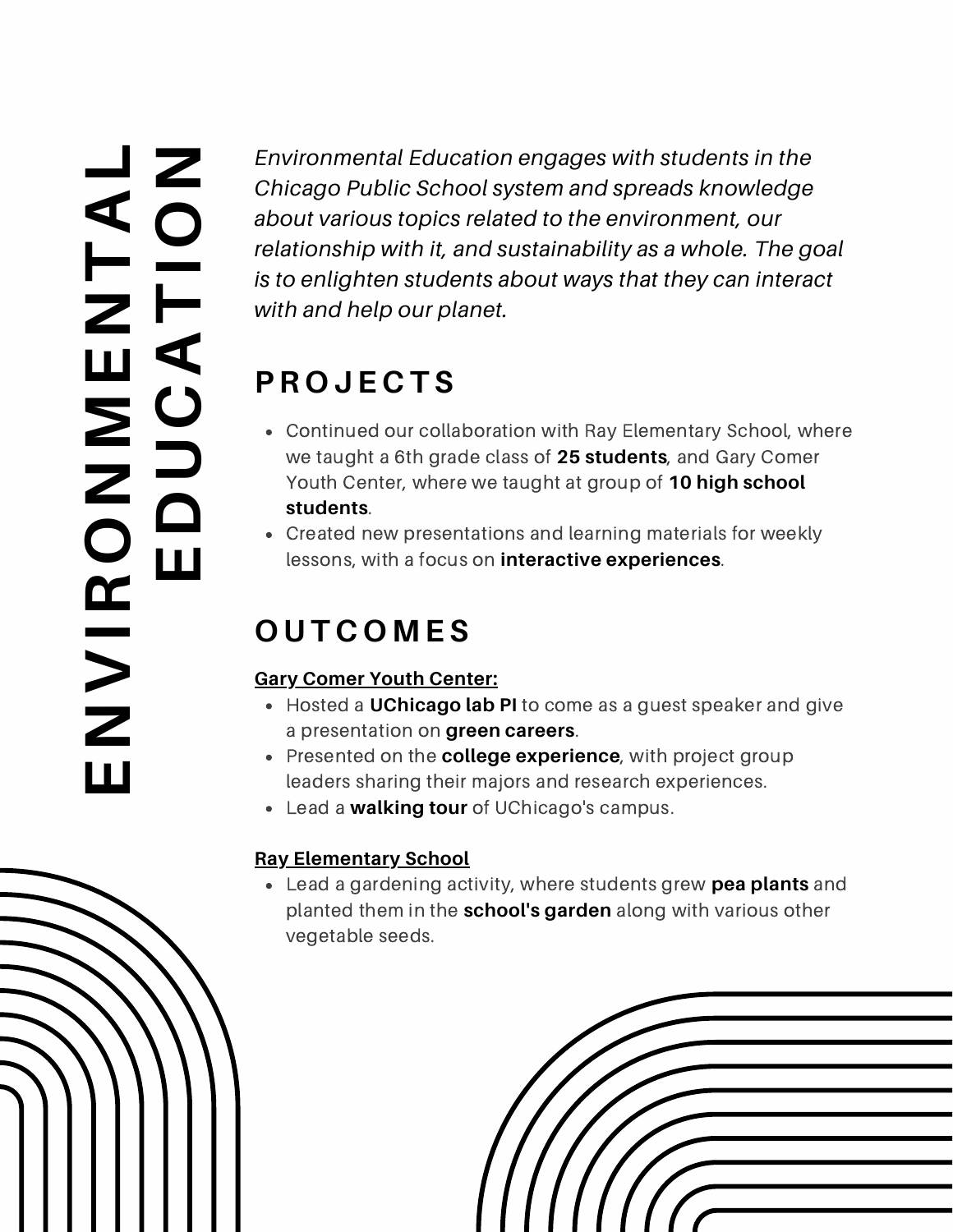## **GREEN DATA**

*The overall mission of Green Data is to merge student's passions for environmentalism with their interest in data science in order to cultivate a new perspective in students as they embark to tackle issues of sustainability in their professional or personal lives. Along the way, we will produce results that have a tangible effect on UChicago and the community at large.*

### **P R O J E C T S A N D O U T C O M E S**

#### **Environmental Frontiers Data Transparency**

- Researched other institutions' energy dashboards, creating a **rubric** with expectations for a quality energy dashboard.
- **Surveyed** the UChicago community about UChicago's and other institution's dashboards evaluations.
- Met with Facilities to **share findings, propose solutions, and centralize** our work.
- Summarized findings in a **final [report](https://docs.google.com/document/d/1LUft50ARoiPyJlqO7m2NH-88lPn-rXVcC4iiMyfFY_g/edit)**.

#### **Urban Rivers**

- Utilized Urban Rivers' fish survey data to **assess fish diversity** along regions of the Chicago River to study the impact of the **Wild Mile** and the **floating eco-parks.**
- Analyzed **fish census data** at different diversity levels, species, habitat, and diet guilds
- Communicated findings in a **[presentation](https://docs.google.com/presentation/d/1mv_ZiLooCaXYsdfse2HHp2jJtHYbQohZlO7e0pFADck/edit?usp=sharing2jJtHYbQohZlO7e0pFADck/edit?usp=sharing)** and created figures and contextualization to be utilized by Urban Rivers in future meetings with community stakeholders.

**Divvy Bike Share:** Advocated for an expanded Divvy bike share program on campus via a subsidy in the style of the Lyft Ride Smart program.

- Research*:*
	- **Data Analysis:** Used Divvy's public-use trip history dataset to analyze **over 100,000 bike rides** in the UChicago area, including analyses on ride duration, distance, membership, path frequency, and station frequency.
	- **Qualitative Research:** Researched Lyft and Divvy to understand usage, structure, and impact on communities.
	- **Student Interest Survey:** Surveyed **100 students** to understand students' cycling habits and needs in order to compile evidence for a subsidized Divvy program.
- Partnerships:
	- **Transportation Services:** Established a connection with UChicago's Director of Transportation & Parking Services **Beth Tindel** to share project findings, with future steps being a formal recommendation, custom deals with Lyft, and Divvy data provision.
	- **Booth Pilot Program:** Reached out to administrators of a Booth pilot Divvy program.
	- **Undergraduate Student Government:** Established a **working group.**
	- **Dean Rasmussen:** Will be meeting with Dean Rasmussen in collaboration with Student Government to share findings and push for pilot program.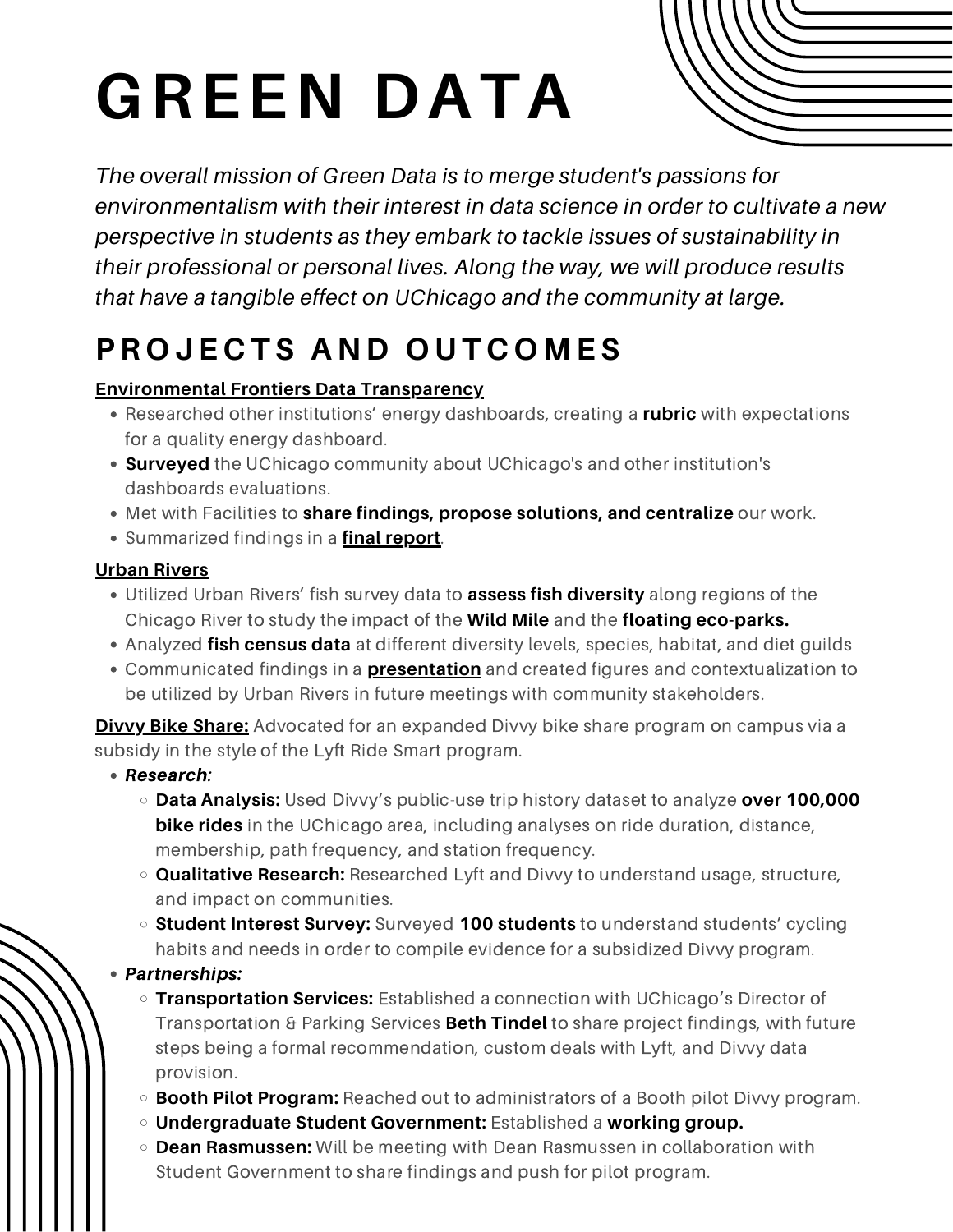## **HYDE PARK BUSINESS PARTNERSHIPS**

*HPBP aims to continuously support and partner with businesses and organizations in Hyde Park in order to integrate and advocate for sustainable practices. Along the way, students will practice environmental consulting—implementing green practices in their community.*

### **P R O J E C T S A N D O U T C O M E S**

**Sugar Bliss Bakery Consulting** - *Worked with downtown, female-and-minorityowned business Sugar Bliss Bakery to develop educational materials about proper recycling practices for Sugar Bliss's upcoming cookie product line to be sold at Walgreens*

- Compiled resources educating consumers on why **soft plastic packaging** must be recycled at designated stores/locations.
- Created **posters and flyers** promoting proper recycling of this packaging.
- Compiled all materials for a potential **webpage** for Sugar Bliss, including referring the owner to a website showing Chicago **drop-off location**s for this type of packaging.

**Fancy Up for Formal** - *Brought in local female and minority-owned business The UpScale Salon to provide subsidized no-heat haircuts/hairstyling to PSI members in preparation for PSI Formal*

- **6 PSI members** received subsidized haircuts, trims, and styling from **The UpScale Salon.**
- Promoted ease of **no-heat hairstyling** and **eco-friendly hair products.**
- Strengthened **connection** with owner Amira with whom we did sustainable consulting in Winter Quarter.

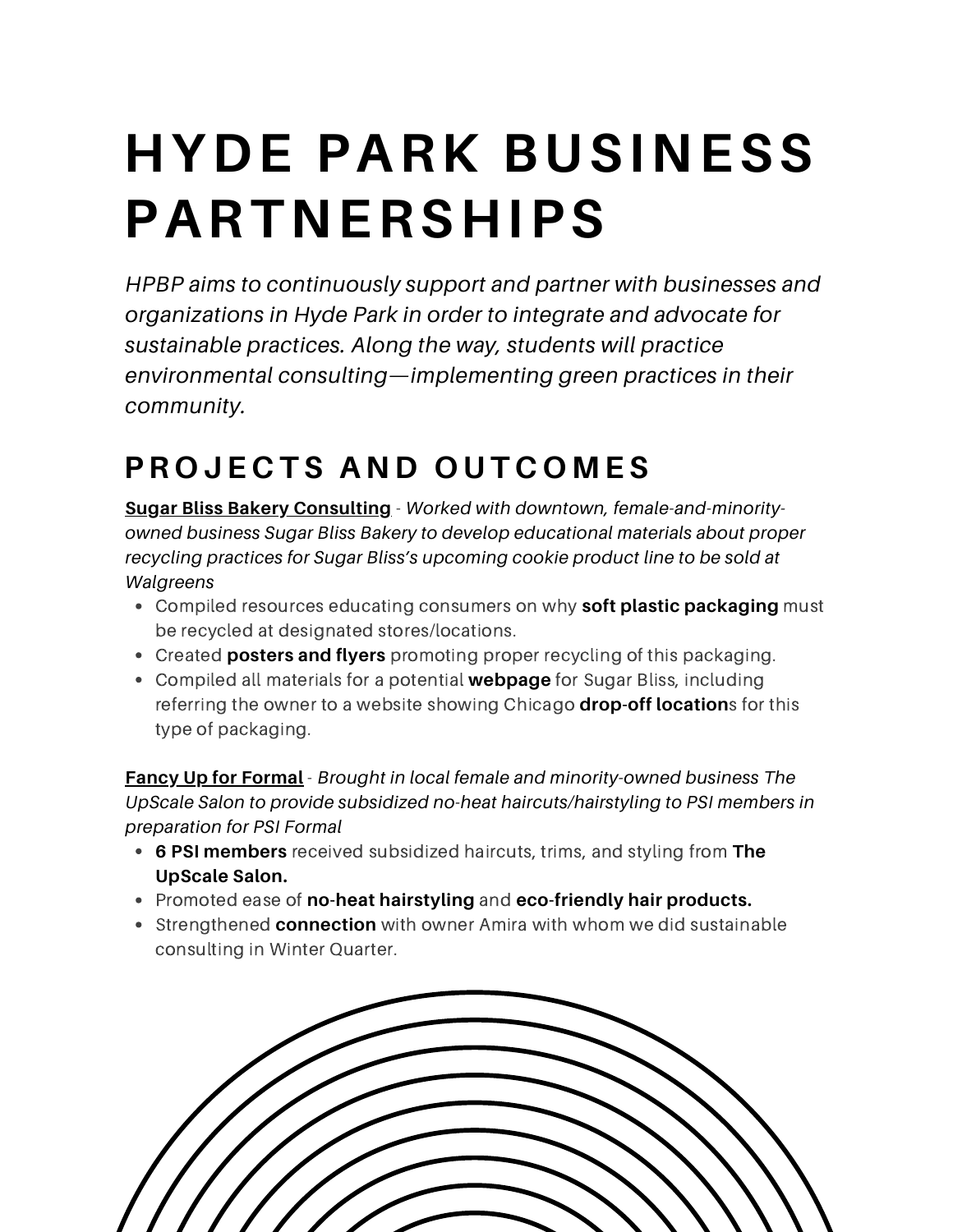## **PUBLIC ENGAGEMENT**

*Public Engagement fosters green participation and environmental awareness within the surrounding community through diverse initiatives and collaborative efforts.*

### **P R O J E C T S**

#### **Earth Day Sticker Sale:**

We aimed to inform the broader campus community of topics within sustainability. As a result, we chose to sell stickers on Earth Day in Reynolds Club with topics related to **divestment, composting, and green energy.**

#### **Midway Plaisance Advisory Council x PSI:**

We worked with MPAC and **Bronwyn Nichols-Lodato** to organize a **speaker event** geared towards informing the campus community (both graduate and undergraduate) on the **draining of the ephemeral wetlands** due to the construction of the Obama Presidential Center.

### **O U T C O M E S**

#### **Earth Day Sticker Sale:**

- Produced **15** environmental sticker designs
- Sold over **100 stickers**.
- Donated the **\$160** of proceeds to People for Community Recovery.

#### **Midway Plaisance Advisory Council x PSI:**

- Hosted over **15 individuals** directly through the speaker event.
- Reached over **50 profiles** through a Facebook event, drawing attention to the issue.

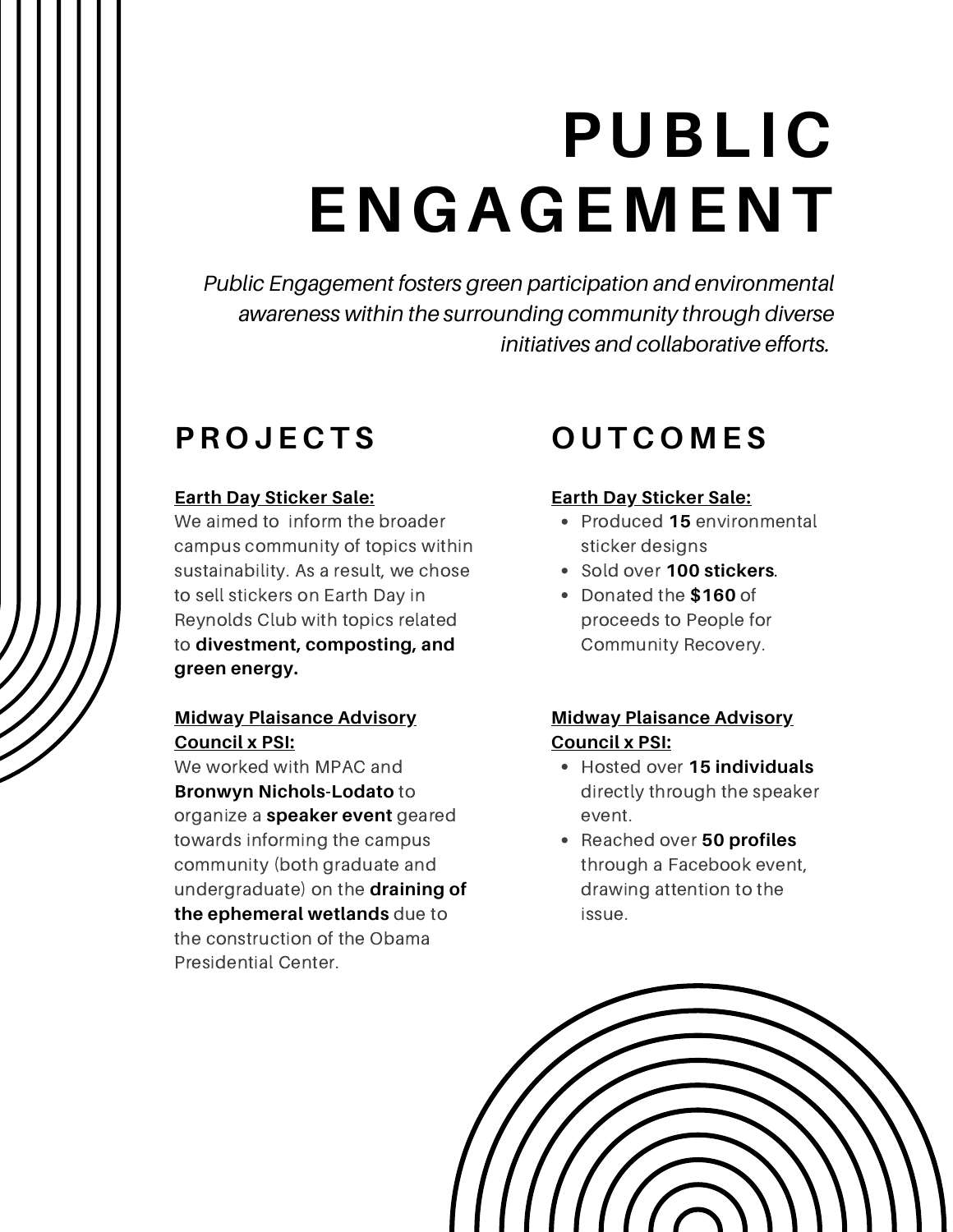## **SCIENCE, ART, AND SUSTAINABILITY**

*SAS aims to find creative ways to engage with the UChicago community and Hyde Park by combining science with artistic projects to create meaningful discussions and reflections on our role in current sustainable practices.*

### **P R O J E C T S**

#### Logan Center Art Installation

Wasted Ocean was a mural of ocean life that hung in the *Logan Center North Lounge*, **made entirely from colorful trash** collected by Phoenix Sustainability Initiative from students. The project was funded by the **Logan Center Collaboration Grant.** This project sought to present the gravity of sustainability as a fundamental social issue that we still don't know how to solve, and to contribute to the conversation around what UChicago's relationship to sustainability should be. Among other questions, the project sought to ask, *"Is sustainability possible in a world where single-use items are designed to ultimately find their home in the ocean?"*

## **O U T C O M E S**

- Displayed the project in the **Logan Center North Lounge** for a week. Students from around campus used the space to study and take pictures.
- Hosted **Dr. Amir Jina** for a conversation about his research and the arts. Dr Jina enthusiastically complimented the work, saying that "the power of art makes us aware and interested in our norms, attitudes, and behaviors." He pointed out that art asks us how we focus our lives, and directs what we pay attention to. He shared his own work in encouraging sustainability through finding the **social cost of carbon.**